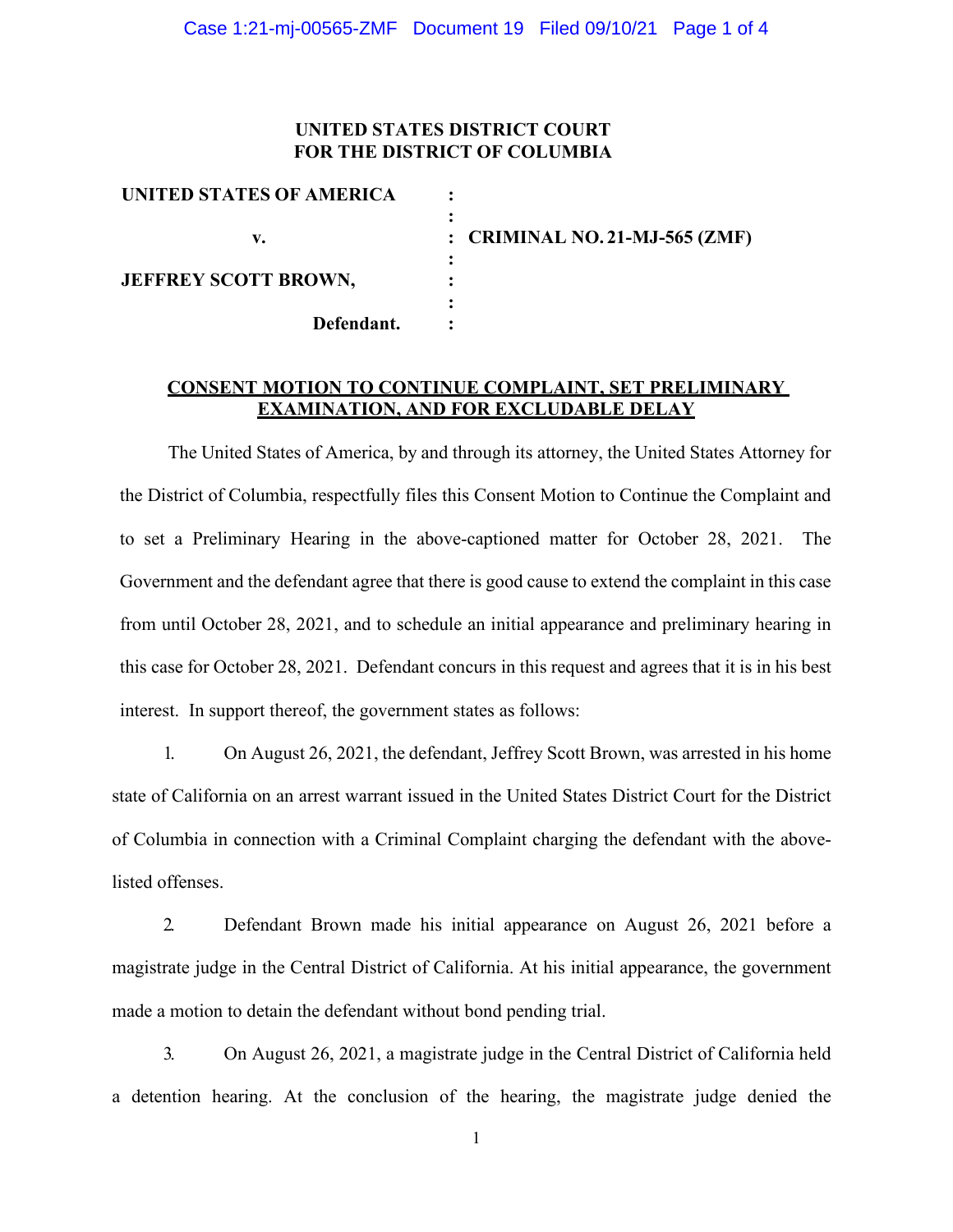#### Case 1:21-mj-00565-ZMF Document 19 Filed 09/10/21 Page 2 of 4

government's motion to detain the defendant without bond pending trial and released him.

4. An Assistant United States Attorney for the Central District of California orally moved to stay the defendant's release pending an appeal by the government. The magistrate judge denied that request.

5. The United States filed in this Court an Emergency Motion to Review the Court's Release Order on August 26, 2021.

6. On September 3, 2021, Acting Chief Judge Rudolph Contreras Issued an Order Granting the Government's Motion to Revoke Release Order (ECF 13). The Court ordered Defendant Brown to report to the federal courthouse in California by September 7, 2021.

7. On September 7, 2021, Defendant Brown turned himself in in California.

8. On September 9, 2021, the Court Ordered his transport from California to D.C. (ECF 17).

9. The government and counsel for the defendant have conferred. Due to Defendant being detained, he is in the process of retaining counsel to represent him when he arrives in D.C. The current counsel for defendant would like to confer with new counsel and continue proceedings once the defendant is in D.C. The newly retained counsel will also need time to review the discovery that has been produced thus far and confer with his client, in person in D.C. The parties agree that the complaint will remain in full force and effect through the new date of October 28, 2021. The parties agree that this stipulation and any order resulting therefrom shall not affect any previous order of pretrial detention or pretrial release.

10. The parties, therefore, would respectfully request that the preliminary hearing and the date by which an information or an indictment must be filed be continued until October 21, 2021. The parties agree that the failure to grant this continuance "would deny counsel for the

2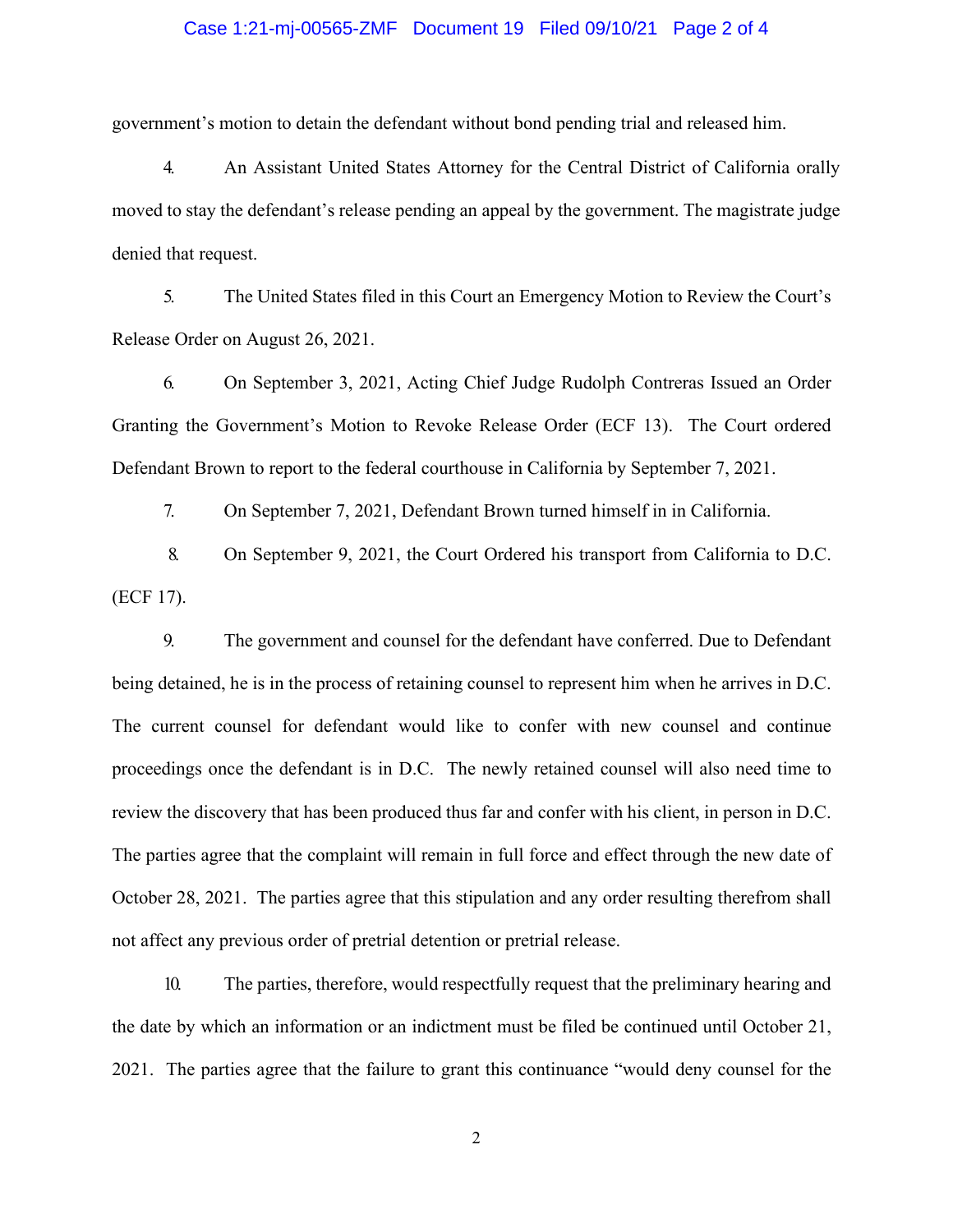#### Case 1:21-mj-00565-ZMF Document 19 Filed 09/10/21 Page 3 of 4

defendant . . . the reasonable time necessary for effective preparation, taking into account the exercise of due diligence," 18 U.S.C. § 3161(h)(7)(B)(iv). Therefore, "the ends of justice served by the granting of such continuance [will] outweigh the best interests of the public and the defendant in a speedy trial," 18 U.S.C. § 3161(h)(7)(A), and the parties request an order to that end. The parties agree that pursuant to 18 U.S.C. § 3161, the time from August 26, 2021 to October 28, 2021 shall be excluded in computing the date for speedy trial in this case.

Wherefore, the parties respectfully request that the Court continue the Preliminary Hearing in this matter until October 28, 2021.

Respectfully submitted,

## CHANNING PHILLIPS ACTING UNITED STATES ATTORNEY

By: /s/ *Mitra Jafary-Hariri* MITRA JAFARY-HARIRI Assistant United States Attorney Detailee MI Bar No. P74460 211 W. Fort Street, Suite 2001 Detroit, MI 48226 mitra.jafary-hariri@usdoj.gov (313) 226-9632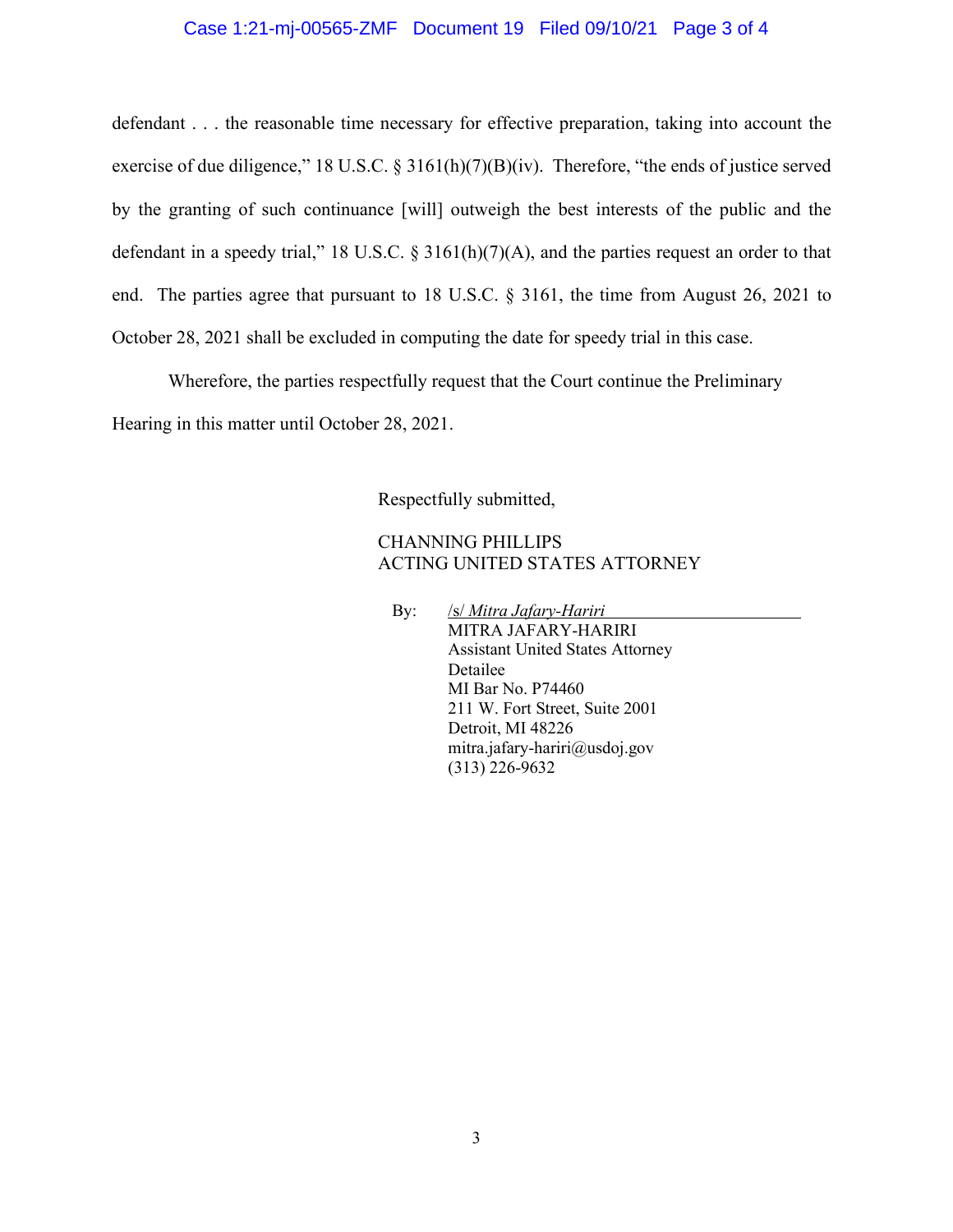# **CERTIFICATE OF SERVICE**

I hereby certify that a copy of the Consent Motion to Continue Complaint and Set Preliminary Hearing was served upon counsel of record through ECF on the date of filing.

> By: /s/ *Mitra Jafary-Hariri* MITRA JAFARY-HARIRI Assistant United States Attorney Detailee MI Bar No. P74460 211 W. Fort Street, Suite 2001 Detroit, MI 48226 mitra.jafary-hariri@usdoj.gov  $(313)$  226-9632